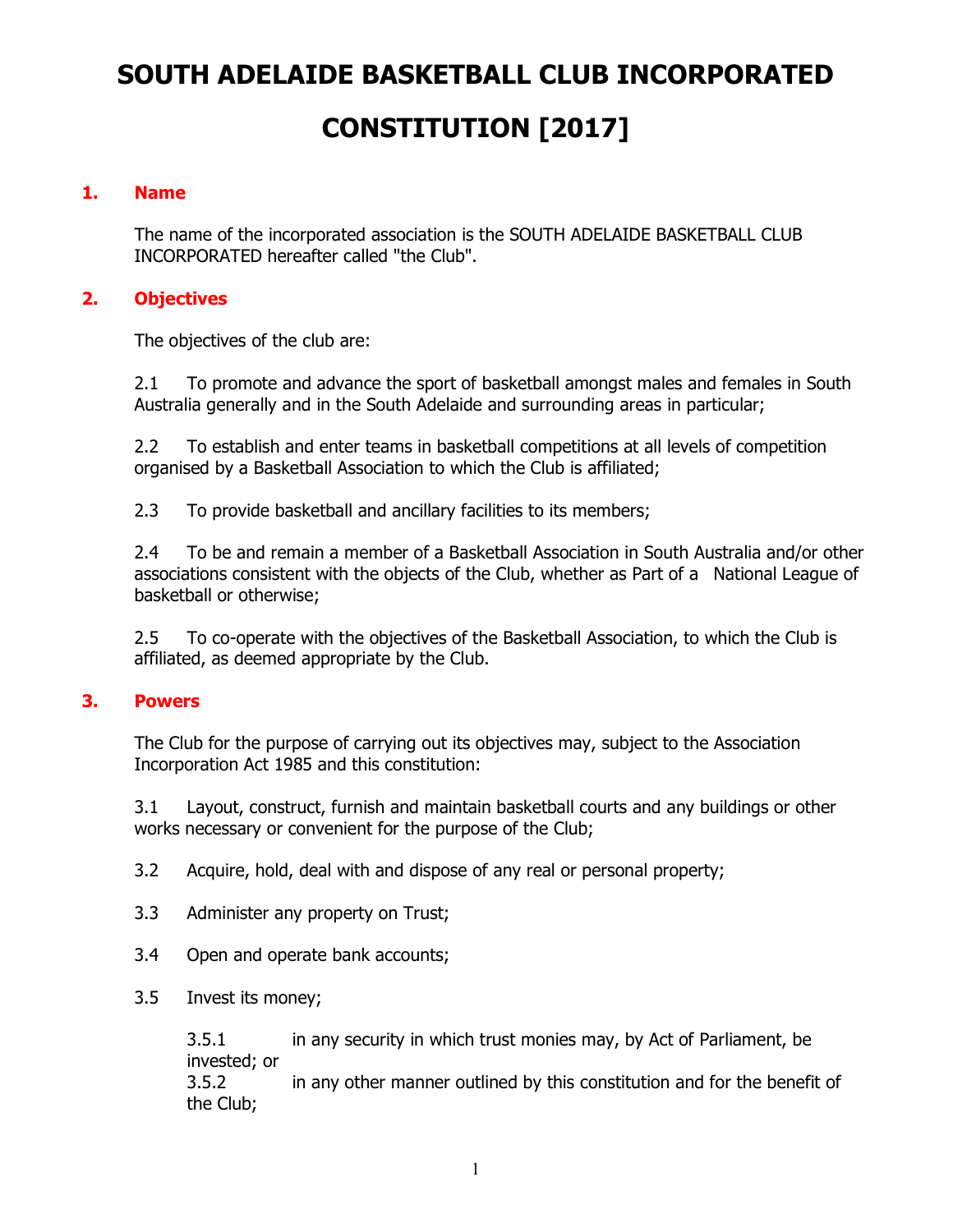3.6 Borrow monies for the benefit of the Club upon such terms and conditions as the Club thinks fit;

3.7 Give such security for the discharge of liabilities incurred by the Club as the Club thinks fit;

3.8 Appoint and dismiss agents, employees and all such persons as necessary to transact any business of the Club on its behalf upon such terms as the Club thinks fit;

3.9 Enter into any contract the Club thinks fit;

3.10 Do all such lawful acts and things as may be required to achieve the objectives of the Club as the Club thinks fit;

3.11 Apply for and obtain and maintain any licence or permit or authority necessary or conducive to the attainment of the objects of the Club;

3.12 The income and property of the Club however derived shall be applied solely towards the promotion of the objectives of the Club, and no portion shall be paid or transferred directly or indirectly by way of profit to members of the Club PROVIDED that nothing herein shall prevent the payment in good faith of remuneration to any officer or servant or member of the Club in return for services actually rendered to the Club or reasonable or proper rental for property let to the Club by any member;

## **4. Membership**

4.1 Any person shall be eligible to apply for membership of the Club if nominated or proposed in writing by one financial member of the Club and seconded by another financial member of the Club;

4.2 The membership of the Club shall consist of:

4.2.1 Ordinary Members

An ordinary member of the Club shall be any person over the age of 18 years who has paid the annual subscriptions set down by the Club and who complies with the requirements hereinafter provided for admission as a member of the Club. Such membership entitles the member to vote at any Special or Annual General meeting and entitles that member to hold any office within the Club;

## 4.2.2 Senior Playing Members

4.2.2.1 A Senior Playing Member of the Club shall be any person over the age of 18 years who plays for the Club and who has paid the player's subscriptions set down by the Club;

4.2.2.2 A Senior Playing Member shall pay an annual Club subscription unless otherwise determined by the Committee;

4.2.2.3 A Senior Playing Member shall enjoy all the privileges of Ordinary Members.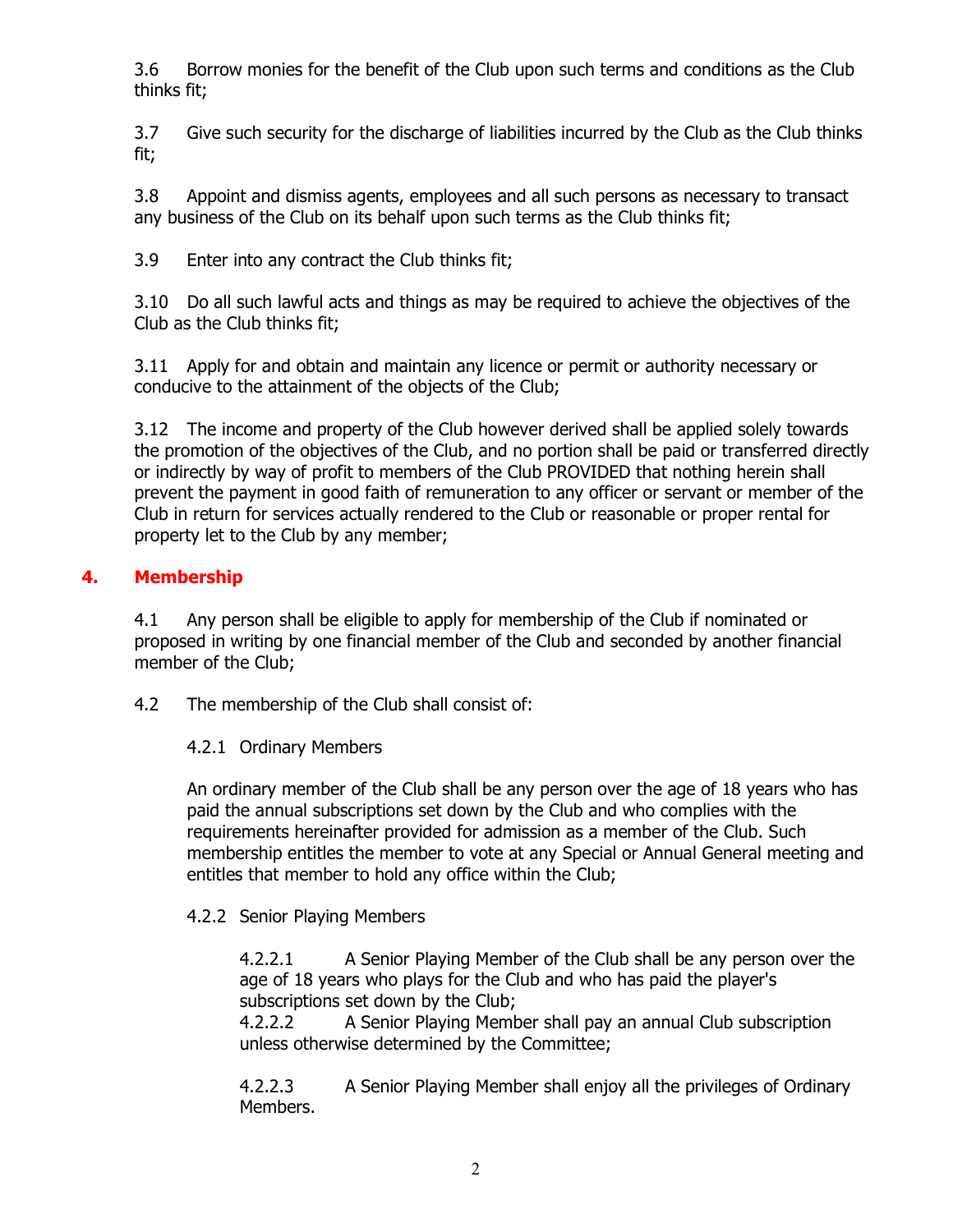4.2.3 Junior Playing Members

4.2.3.1 A junior playing member of the Club shall be any person under the age of 18 years who plays with the Club and who has paid the player's subscriptions set down by the Club;

4.2.3.2 A Junior Playing Member shall pay an annual Club subscription unless otherwise determined by the committee;

4.2.3.3 Junior Members shall not be entitled to use the Clubrooms except upon such terms, conditions and restrictions as the Committee shall from time to time determine;

4.2.3.4 Junior Members shall not be entitled to vote at any election or upon any issue at any Annual or Special General Meeting.

4.2.4 Associate Members

4.2.4.1 An Associate Member shall be any person over the age of 18 years who is a spouse, fiancé, parent or guardian of a Junior Playing or Senior Playing Member of the Club;

4.2.4.2 An Associate Member shall pay an annual Club subscription unless otherwise determined by the Committee;

4.2.4.3 An Associate Member shall enjoy all the privileges of Ordinary Members.

4.2.5 Life Members

4.2.5.1 The Committee shall have power to elect as Life Members any member of not less than 10 years standing of the Club who shall in the opinion of the Committee have rendered services to the Club but such election shall not take effect unless and until the election is confirmed at the next Annual General Meeting.

4.2.5.2 Life Members shall be entitled to such rights and privileges as may be determined by the Committee from time to time.

4.2.5.3 Player Life Members shall be awarded life membership if the player has played 250 matches at elite level over a minimum of 10 years

4.2.6 Honorary Members

4.2.6.1 The players of any other Basketball Club affiliated with a Basketball Association within South Australia to which the Club is also affiliated who visit the Club on any day for the purpose of playing basketball against the Club shall be Honorary Members of the Club for that day;

4.2.6.2 The officials of a Club referred to in the preceding subparagraph hereof provided that the maximum number of such officials shall not exceed ten (10) shall be honorary members of the Club for that day;

4.2.6.3 The Committee and/or President shall have power to elect as honorary members for any period not exceeding one month the following -

4.2.6.3.1 Any person who is a member of an interstate/international Basketball Club which is visiting Adelaide.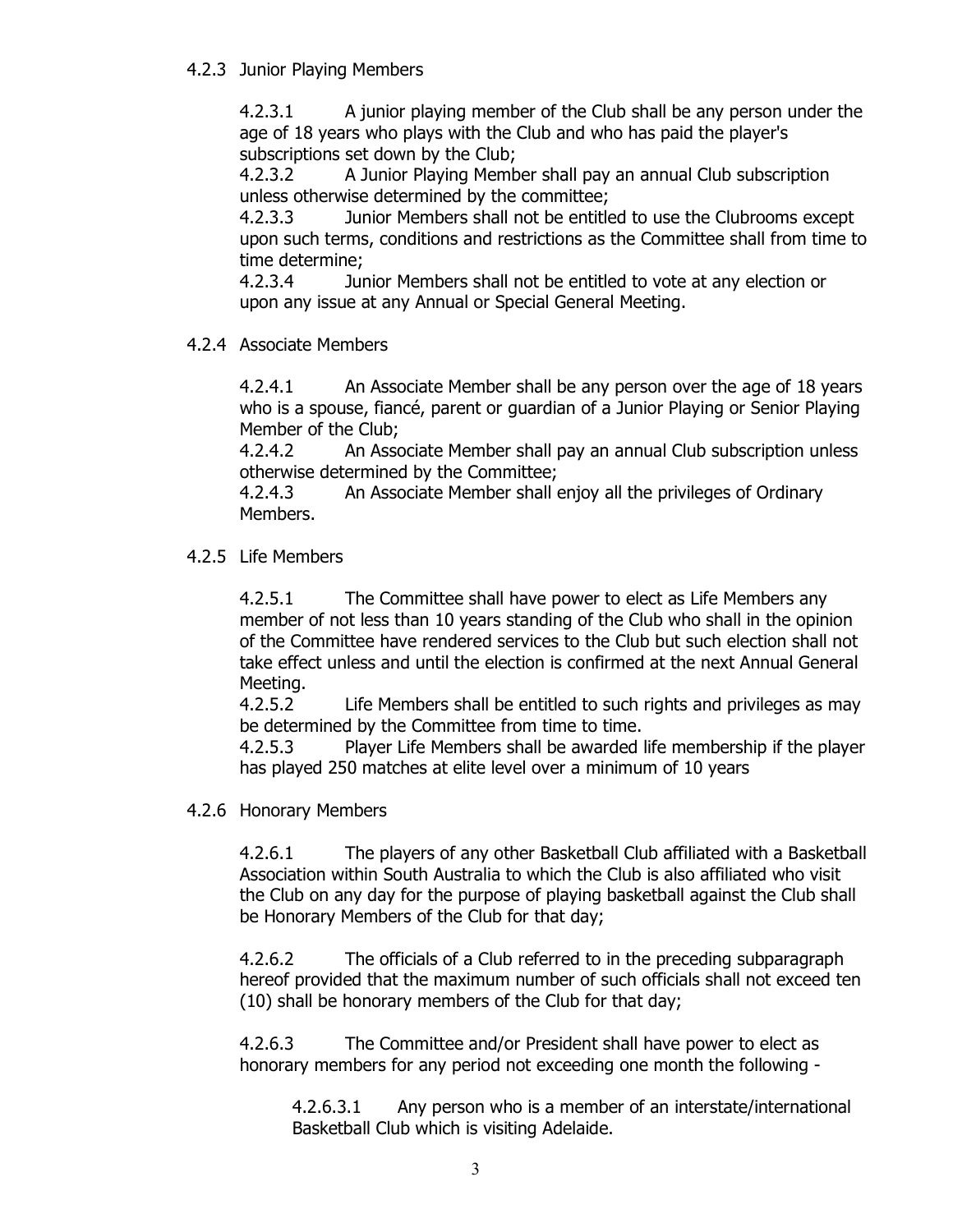4.2.6.4 The name of the honorary member and the name of the Basketball Club of which the honorary member is a member shall be recorded in a book known as "The Honorary Members Book".

4.2.6.5 Honorary Members shall enjoy all the privileges of ordinary members save and except as follows:

4.2.6.5.1 Honorary members shall not be eligible to be elected .as members of the Committee;

4.2.6.5.2 Honorary members shall not be entitled to vote on any issue;

4.2.6.5.3 Honorary members shall not be entitled to receive any notice required to be given to members;

4.2.6.5.4 Honorary members shall not be entitled to introduce visitors; 4.2.6.5.5 Honorary members shall not be liable to pay any entrance fee or subscription.

4.3 Application for membership shall be made in such form as shall from time to time be determined by the Committee together with payment of any subscription.

4.4 An application for membership shall be considered at the next Committee meeting following the application.

4.5 The admission to membership shall be at the discretion of the Committee having regards to the objectives and purposes of the Club.

4.6 Every person elected a member shall remain a member until death, resignation or expulsion.

4.7 Upon admission to membership each member agrees as a condition of membership to abide by the Constitution and any by-laws of the Club which shall be binding on all members and the Club.

4.8 The admission to and continuation of membership is conditional upon and subject to payment by the member of any subscriptions, fees, levies or monies as prescribed by the Club unless payment is waived in any case by the Committee.

4.9 A member may resign from membership of the Club by giving written notice to the Secretary of the Club. Any member so resigning shall be liable for any outstanding subscriptions, fees, levies or monies due which if unpaid may be recovered as a debt due to the Club.

4.10 Each member shall notify the Secretary in writing of all changes of contact details.

4.11 Each member is subject to such direction and discipline as the Committee deem fit.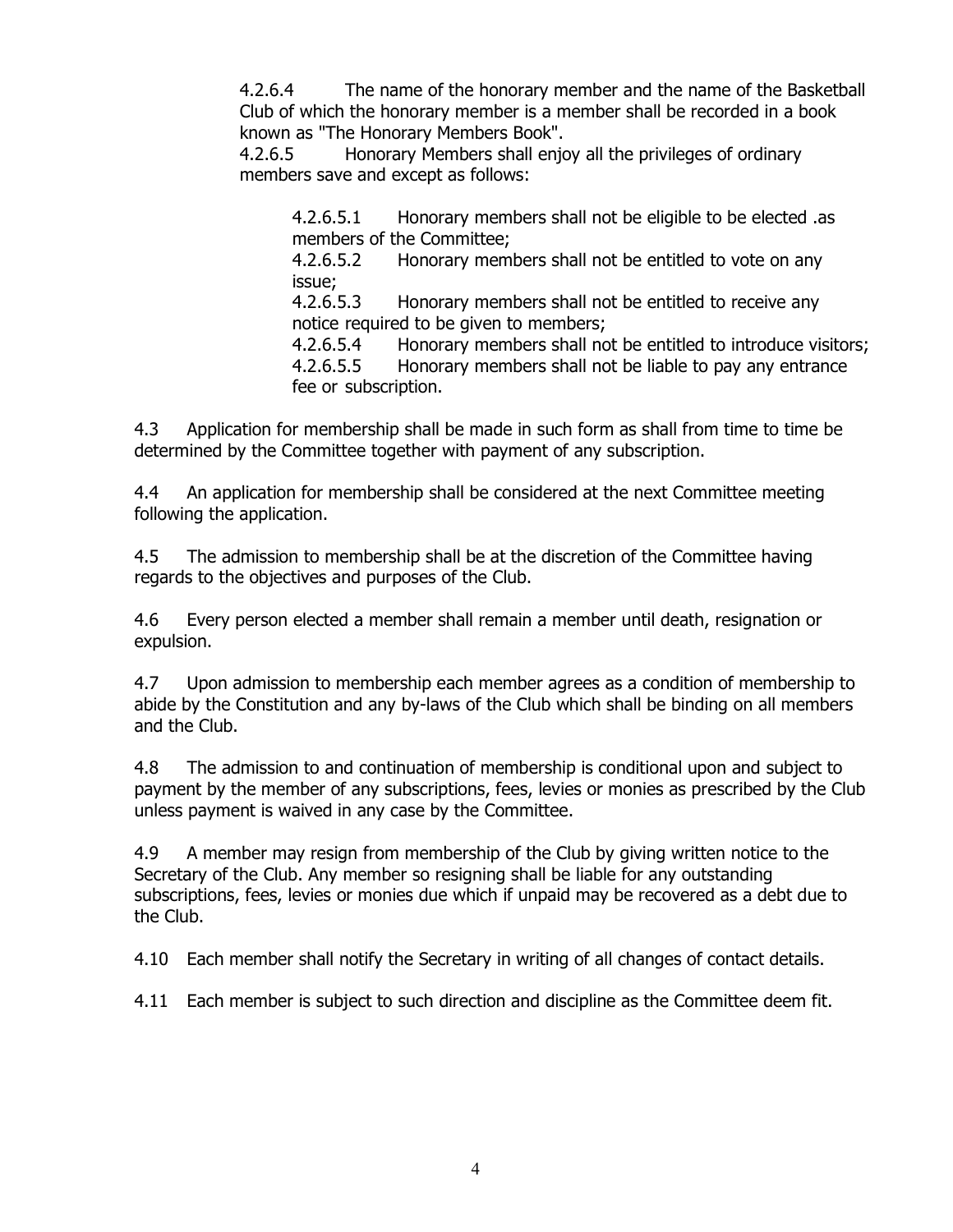## **5. Subscriptions**

5.1 The amount of the annual subscriptions payable to the Club shall be such amount as set by the full Committee.

5.2 The financial year of the Club shall commence on the first day of October in each year and terminate on the last day of September in each year.

5.3 The annual subscriptions shall fall due on dates set by the Committee.

### **6. Management**

- 6.1 The Committee
	- 6.1.1 The Executive Committee shall consist of:
		- 1. President
		- 2. Vice President
		- 3. Secretary
		- 4. Treasurer
		- 5. Junior Coaching Manager
		- 6. Senior Coaching Manager

#### 6.1.2 The General Committee shall consist of:

- 7. Fundraising Chairperson
- 8. Sponsorship Chairperson
- 9. Venue Co-ordinator
- 10. Membership Registrar
- 11. or any other roles deemed necessary by the Executive Committee
- 6.1.3 Maximum Committee of 12 persons.

6.2 The terms of office for all members of the Committee are for a period of one year or until a successor is appointed.

6.3 In the event of any vacancy occurring in the membership of the Committee other than in the normal course of elections, the Committee shall have the power to fill such vacancy until the next Annual General Meeting.

6.4 The Committee shall be permitted to exercise all powers provided in this Constitution and do all such things as are within the objectives of the Club save for those matters which are by the Association Incorporations Act 1985 or by this constitution required to be done by the Club in general meeting.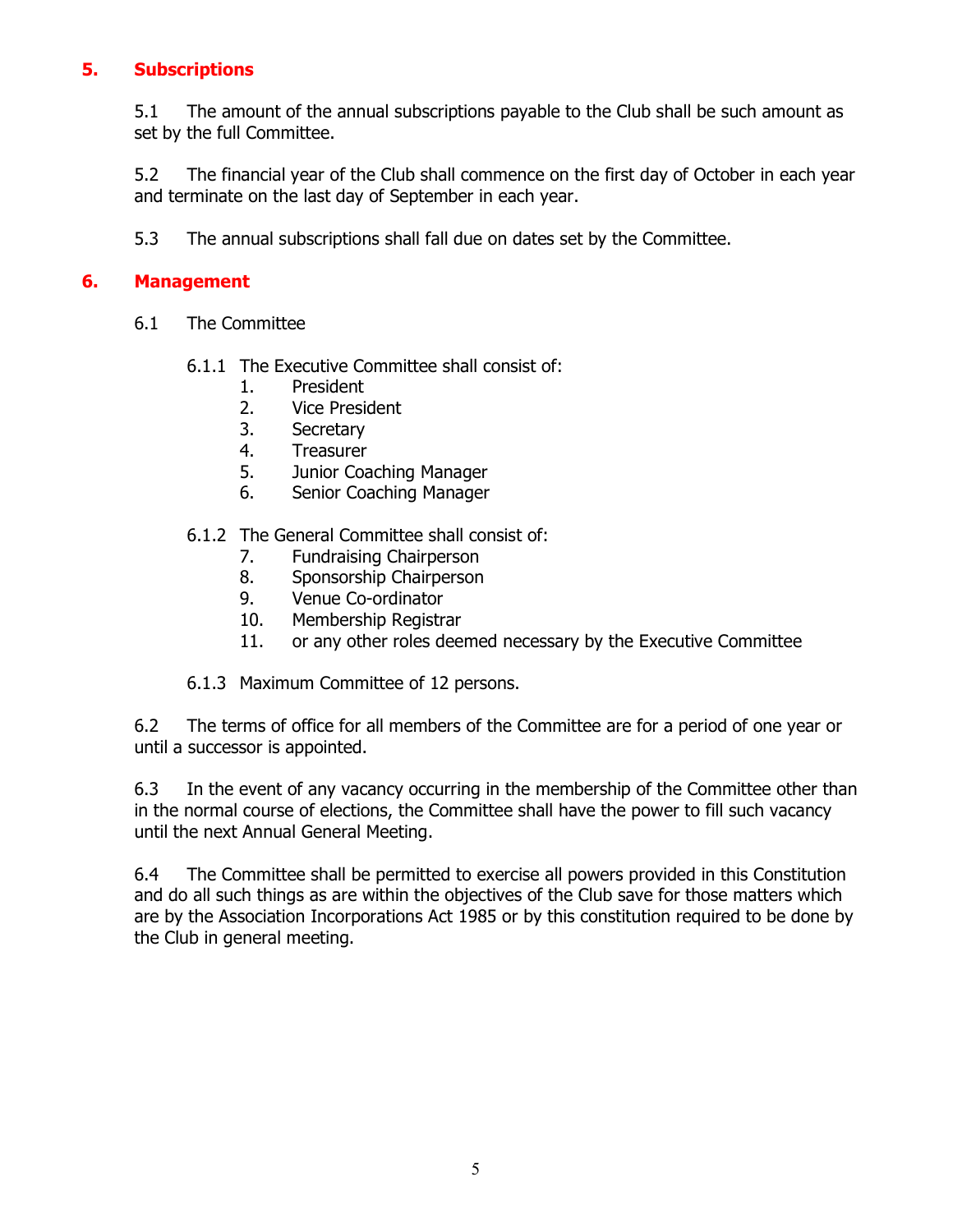- 6.5 Each member who is:
	- 6.5.1 a financial member or life member;
	- 6.5.2 over the age of 18 years;
	- 6.5.3 not an employee of the club;
	- 6.5.4 not precluded by Statute including the Associations Incorporation Act 1985;
	- 6.5.5 not otherwise precluded in this constitution shall be eligible for election to the Committee.

6.6 The Committee shall meet at such time or times as it shall decide provided that it meets at least one in each calendar month.

6.7 The quorum for a meeting of the Committee shall be five (5) Committee members entitled to vote at such meetings.

6.8 The President of the Club shall be the Chairman of meetings of the Committee and in the Chairman's absence the Vice President shall act as Chairman but if neither is present or they are unwilling to act the Committee shall elect by a majority one of their members as Chairman.

6.9 The business at Committee meetings shall be conducted in the following order, unless otherwise determined:

- 6.9.1 Reading and confirming of minutes.
- 6.9.2 Business arising out of minutes.
- 6.9.3 Correspondence.
- 6.9.4 Financial Statement.
- 6.9.5 Reports.
- 6.9.6 Notice of motion of which due notice has been given.
- 6.9.7 Special items of business.
- 6.9.8 General business.

6.10 The Chairman of the Committee shall have a casting vote only.

6.11 The Committee shall have responsibility for discipline of its members and may take such action as it deems fit in relation to any member found guilty of misconduct.

6.12 The position of Committee member shall become vacant if such Committee member;

- 6.12.1 is disqualified by the Association Incorporation Act 1985;
- 6.12.2 is expelled under this Constitution;
- 6.12.3 is permanently incapacitated by ill health;
- 6.12.4 i s absent without apology for more than three consecutive Committee meetings;
- 6.12.5 is removed by a majority of the members of the club present and voting at an extraordinary general meeting of the Club called for the purpose of considering such removal;
- 6.12.6 is no longer a member of the Club;
- 6.12.7 tenders their resignation as Committee member and it is accepted by the Committee.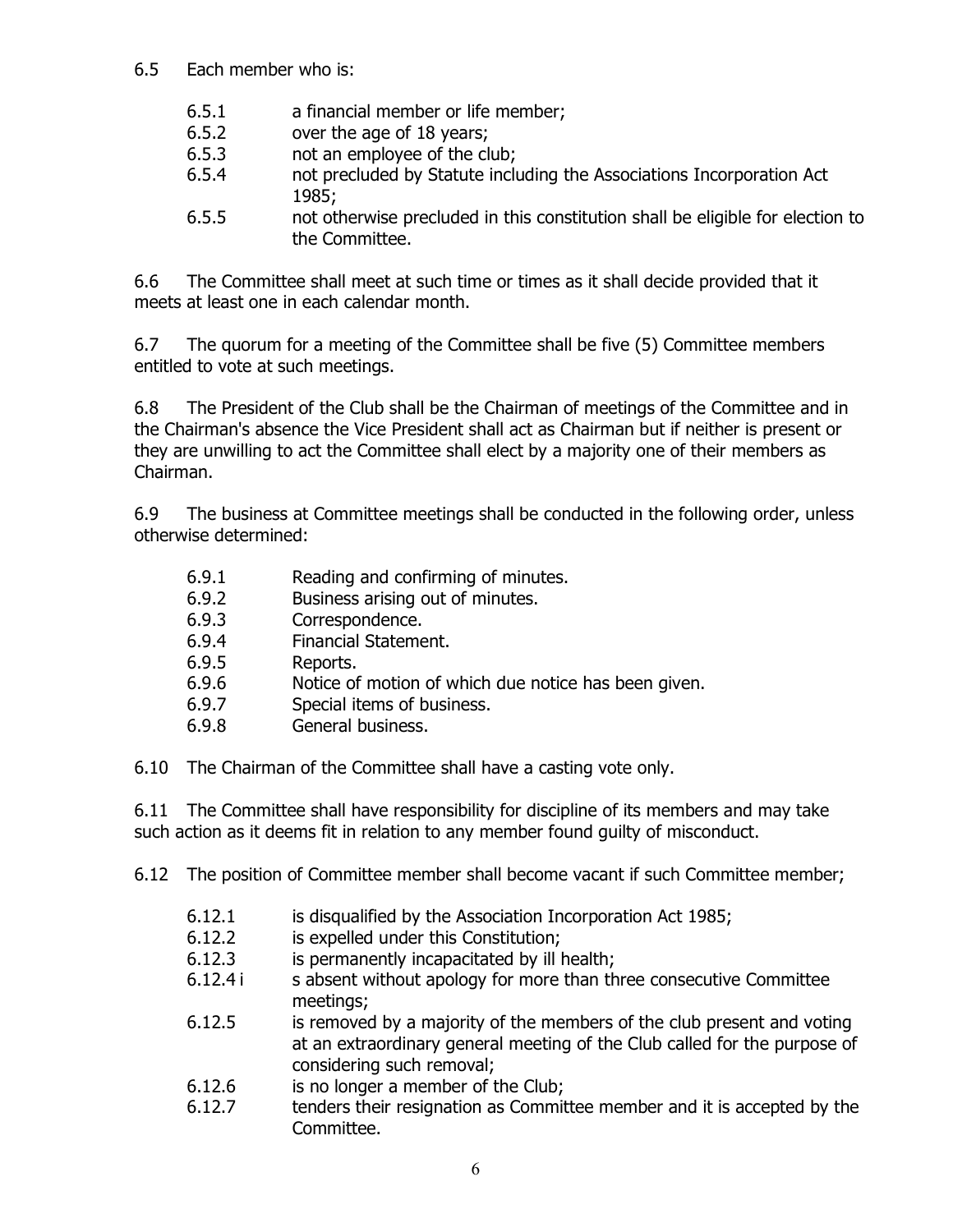6.12.8 Does not apply due diligence or exhibits general failure of their determined roles and responsibilities as deemed by 80% of the Executive **Committee** 

6.13 A member of the Committee having a pecuniary interest in a contract or proposed contract with the Club must disclose that interest to the Committee as required by the Association Incorporation Act, 1985 and to the next Annual General Meeting of the Club, and shall not vote with respect to that contract.

6.14 The Committee may appoint any other Committee or sub Committee and shall assign to such duties and responsibilities as it deems fit. The President will be a defacto member of all Committees save and except the Judiciary Committee.

6.14.1 The Committee shall form an Executive Committee consisting of the President, Vice President, Treasurer, Secretary, Senior Coaching Manager and Junior Coaching Manager to decide any matters of urgency with a quorum consisting of four. Such decisions to be ratified at the next full Committee meeting.

## 6.15 The Secretary shall:

- 6.15.1 take charge of all non-financial books and documents of the Club;
- 6.15.2 be responsible for the compilation of all non-financial records of the Club;
- 6.15.3 convene all meetings of the Committee and the Club;
- 6.15.4 keep a register of members of the Club showing the name and address of each member which register shall be available for inspections by a member upon reasonable request;
- 6.15.5 be the public officer of the Club and as such shall do all things required to be done by Statute;
- 6.15.6 on any amendment of the constitution shall within 1 month after the making of the amendment register it with the Corporate Affairs Commission;
- 6.15.7 the secretary shall have an Assistant Secretary who will assist the Secretary and act as the Membership Registrar.
- 6.16 The Common Seal of the Club:
	- 6.16.1 shall be in the custody of the Secretary or such other member of the Committee as may be determined by the Committee;
	- 6.16.2 shall not be affixed to any deed, document or instrument except by virtue of a resolution of the Committee;
	- 6.16.3 Every document to which the seal is affixed shall be signed by any two of:
		- 1. President
		- 2. Secretary
		- 3. Treasurer

6.17 Membership Register:

The Assistant Secretary shall act as the Membership Registrar and will keep a record of the members of the Club and make available the membership records to the Secretary and Treasurer of the Club whenever so required.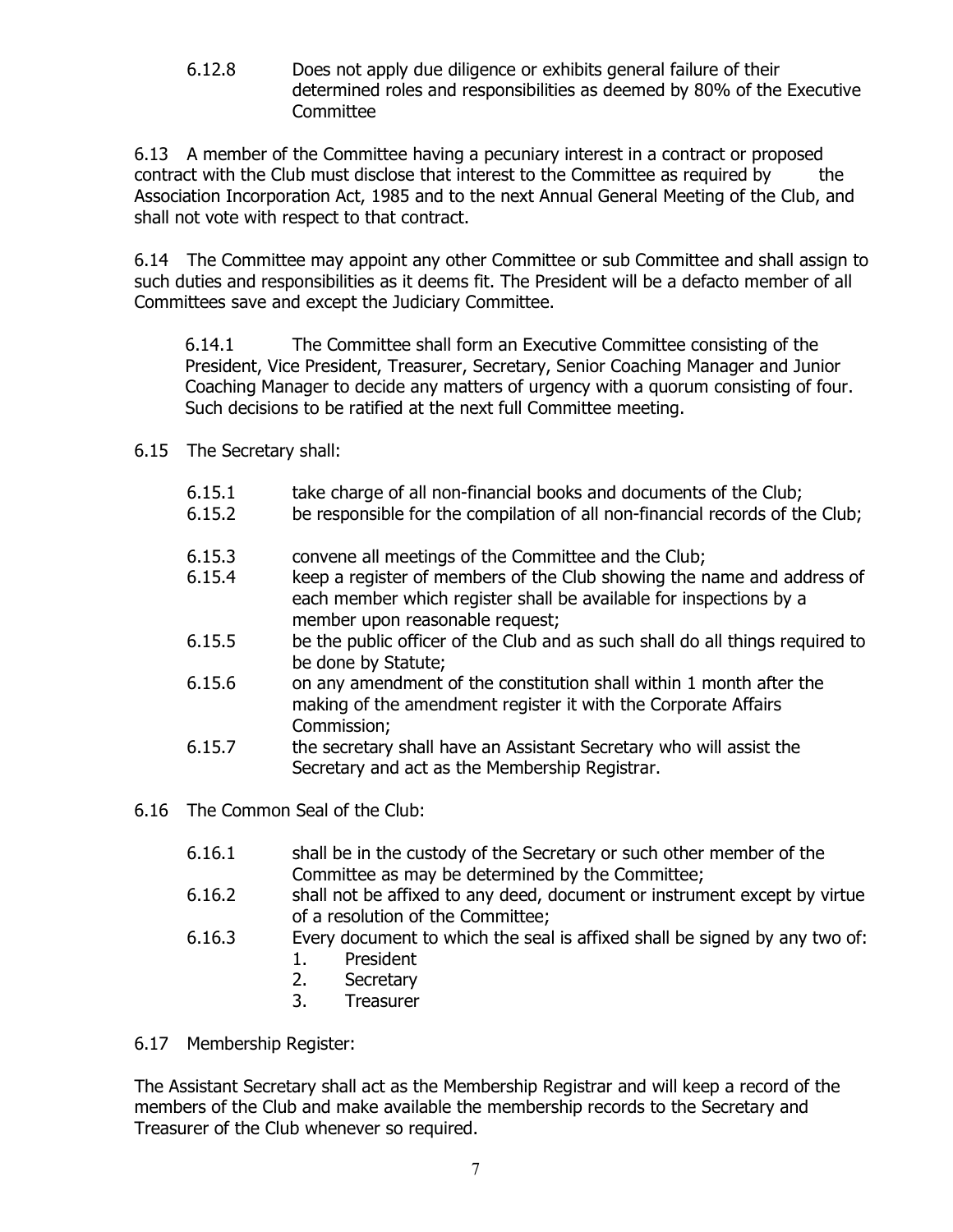## 6.18 Finance Committee

The Finance Committee will comprise of the Treasurer, Financial Systems Coordinator, Vice President, the Canteen Manager and one financial Ordinary Member or Associate Member of the Club or additional people as deemed fit by the Committee. The Finance Committee will control the finances of the Club, compile appropriate financial records and make available all such material to the Committee as required and jointly assist in the preparation of an annual budget and financial returns of the Club:

6.18.1 There shall be a Financial Systems Coordinator which, as the Committee sees fit, may be a paid employee of the Club. The position statement for this position will be as determined by the Committee.

6.19 The following are to be appointed at the Annual General Meeting but will not form part of the General or Executive Committee of the Club:

- 1. Honorary Legal Adviser
- 2. Assistant Secretary
- 3. Membership Protection Officer.

6.20 The Judiciary Committee will consist of the honorary legal advisor and two life members who will meet when required to do so and or as directed by the Committee or the Annual General Meeting or such special meeting that has been convened.

6.21 Coaching Committees

There will be a Senior Coaching Committee comprising the

- 1. President,
- 2. Vice President
- 3. Senior Coaching Manager
- 4. Senior Men's and Women's Head Coaches.

There will also be a Junior Coaching Committee comprising the

- 1. President
- 2. Vice President
- 3. Junior Program Manager
- 4. Junior Coaching Manager

5. together with up to four (4) ordinary financial Club Members or Associate Club members as may be appointed each year

6.22 Sponsorship Committee

The Sponsorship Committee will be responsible for coordinating, developing and obtaining sponsorships for the Club. It will also be responsible for such fundraising activities as are appropriate and required by the Club from time to time. The sponsorship Committee will comprise the Sponsorship Chairperson, Fundraising Chairperson, and up to eight [8] financial Club Members or Associate Club Members.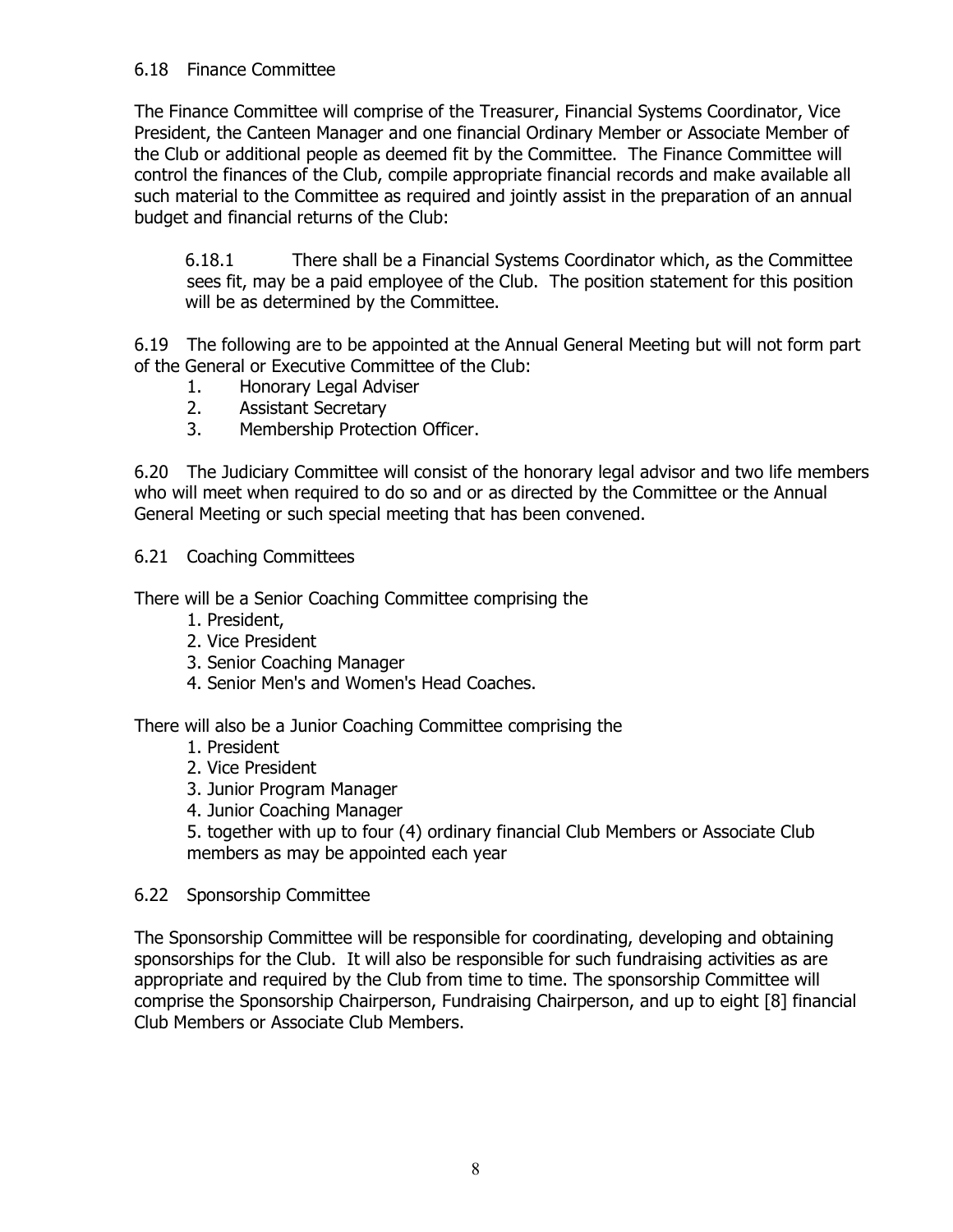## **7. Elections**

7.1 All vacant positions on the Committee shall be filled by election at an Annual General Meeting of the Club.

7.2 Nominations for all positions shall be in writing signed by the candidate, his/her proposer and seconder and shall be lodged with the Secretary at least fourteen (14) days before the date of the Annual General Meeting. If no nominations are received by the required date then nominations may be taken from the floor at the Annual General Meeting.

7.3 If a member is nominated for two or more positions their election to one shall act as an automatic withdrawal of the nominations to other positions.

7.4 If no more persons are nominated for any office than there are vacancies the Chairman of the Annual General Meeting shall declare such persons duly elected.

7.5 If more candidates are nominated than there are vacancies then such election shall take place at the Annual General meeting by show of hands but if at such Annual General meeting any five members present and entitled to vote require a secret ballot to be held then it shall forthwith be held.

## **8. Auditor**

8.1 An auditor for the Club shall be appointed at the Annual General meeting of the Club in each year and if no appointment is made shall be appointed subsequently by the Committee.

8.2 Subject to paragraph 8.3 the auditor shall be either a registered company auditor, a member of the Australian Society of Certified Practising Accountants, a member of the Institute of Chartered Accountants in Australia or such other person who may be approved by the Corporate Affairs Commission as an Auditor of the accounts of the Club.

8.3 In any financial year in which the gross receipts of the Club do not exceed \$100,000, the Auditor appointed by the Annual General meeting of the Club shall not be required to meet the criteria set out in paragraph 8.2.

8.4 The Auditor shall not be a member of the Committee.

8.5 The Auditor shall hold office until the next Annual General meeting.

8.6 The Auditor shall:

8.6.1 have access at all reasonable times to the accounting and other records of the Club;

8.6.2 be entitled to require from any officer of the Club such information and explanation for the purpose of the audit as in necessary;

8.6.3 furnish such reports as are required by the provisions of the Associations Incorporation Act 1985;

8.6.4 be entitled to such reasonable fees and expenses as are approved by the Committee: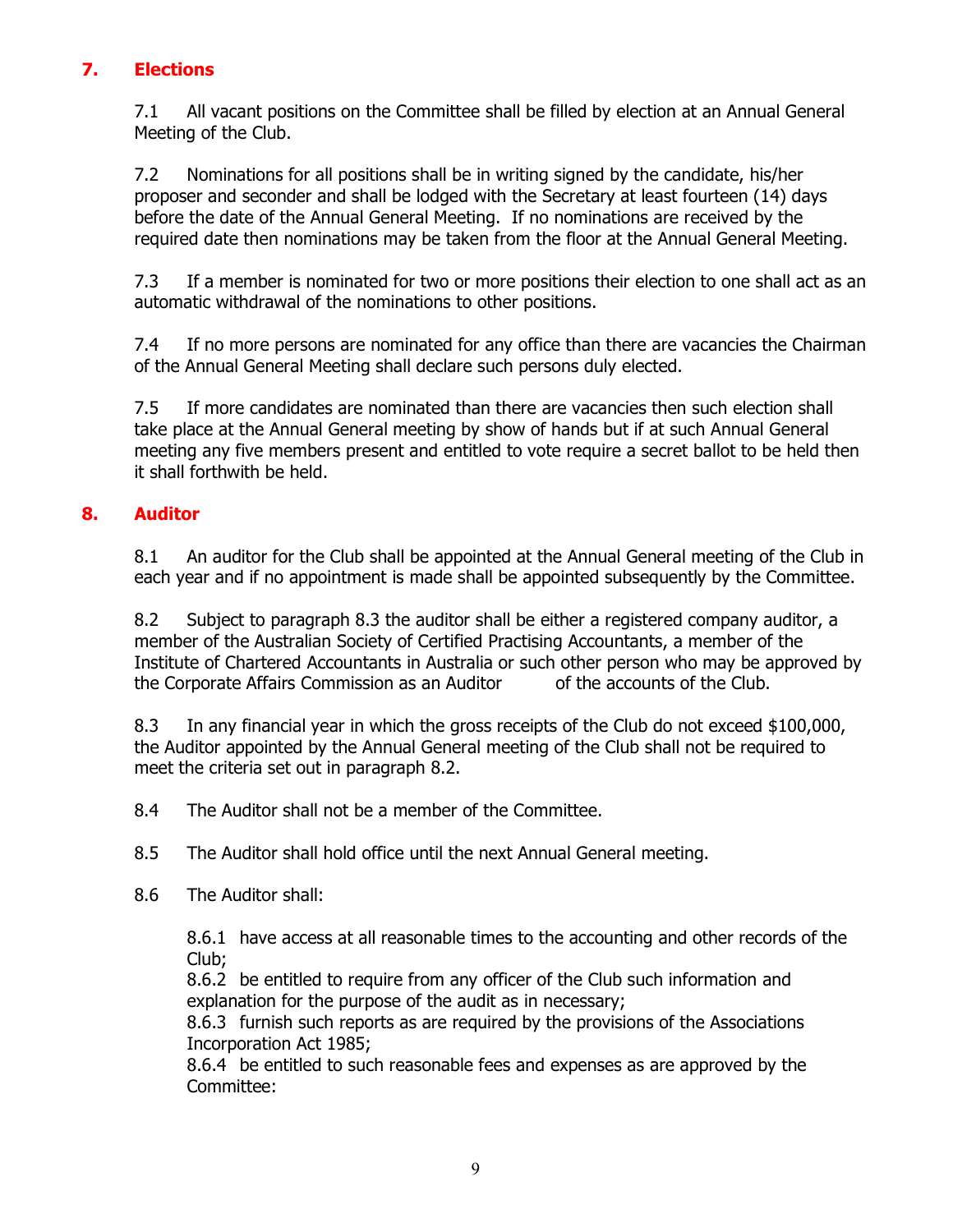8.7 The Auditor shall in each year examine the financial report submitted by the Treasurer in accordance with the provisions of paragraph 12.1.5 together with the financial books and records maintained by the Treasurer and shall report on the correctness or otherwise thereof.

8.8 The auditor shall make a report to members upon the financial report to be submitted to the Annual General Meeting and in every such report shall state whether in his/her opinion they are properly drawn up so as to exhibit a true and correct view of the Club's financial affairs.

8.9 If the auditor is unable to make the report referred to in the last preceding paragraph he shall advise the Annual General Meeting of the reason for the inability.

8.10 Upon retirement of the Treasurer, the auditor shall examine the financial reports submitted in accordance with Rule 12.4 together with the financial books and records maintained by the Treasurer and shall report on the correctness or otherwise.

## **9. Meetings**

9.1 The Committee may call a Special General Meeting of the Club at any time and shall call an Annual General meeting within two months after the end of the financial year of the Club.

9.2 Upon requisition in writing of not less than ten (10) percent of the total number of (Ordinary and Life) members of the Club the Committee shall within on month of the receipt of the requisition convene a Special General meeting for the purpose specified in the requisition.

9.3 Every requisition for a Special General meeting shall be signed by the members making the requisition and shall state the purpose of the meeting.

9.4 If a Special General meeting is not convened within one month as required by paragraph 9.2 the requisitioners may convene a Special General meeting. Such a meeting shall be convened in the same manner as a meeting convened by the Committee and for this purpose the Committee shall ensure that the requisitions are supplied free of charge with the particulars of the members entitled to receive a notice of meeting. The reasonable expenses of convening and conduction such a meeting shall be borne by the Club.

9.6 Notice of a meeting at which a special resolution is to be proposed shall be given at least 21 days prior to the date of the meeting.

9.7 A notice may be given by the Club to any member by serving the member with the notice personally, or by sending it by ordinary post to the address appearing in the register of members.

9.8 Where a notice is sent by post, service of the notice shall be deemed to be effected if it is properly addressed and posted to the member by ordinary prepaid mail.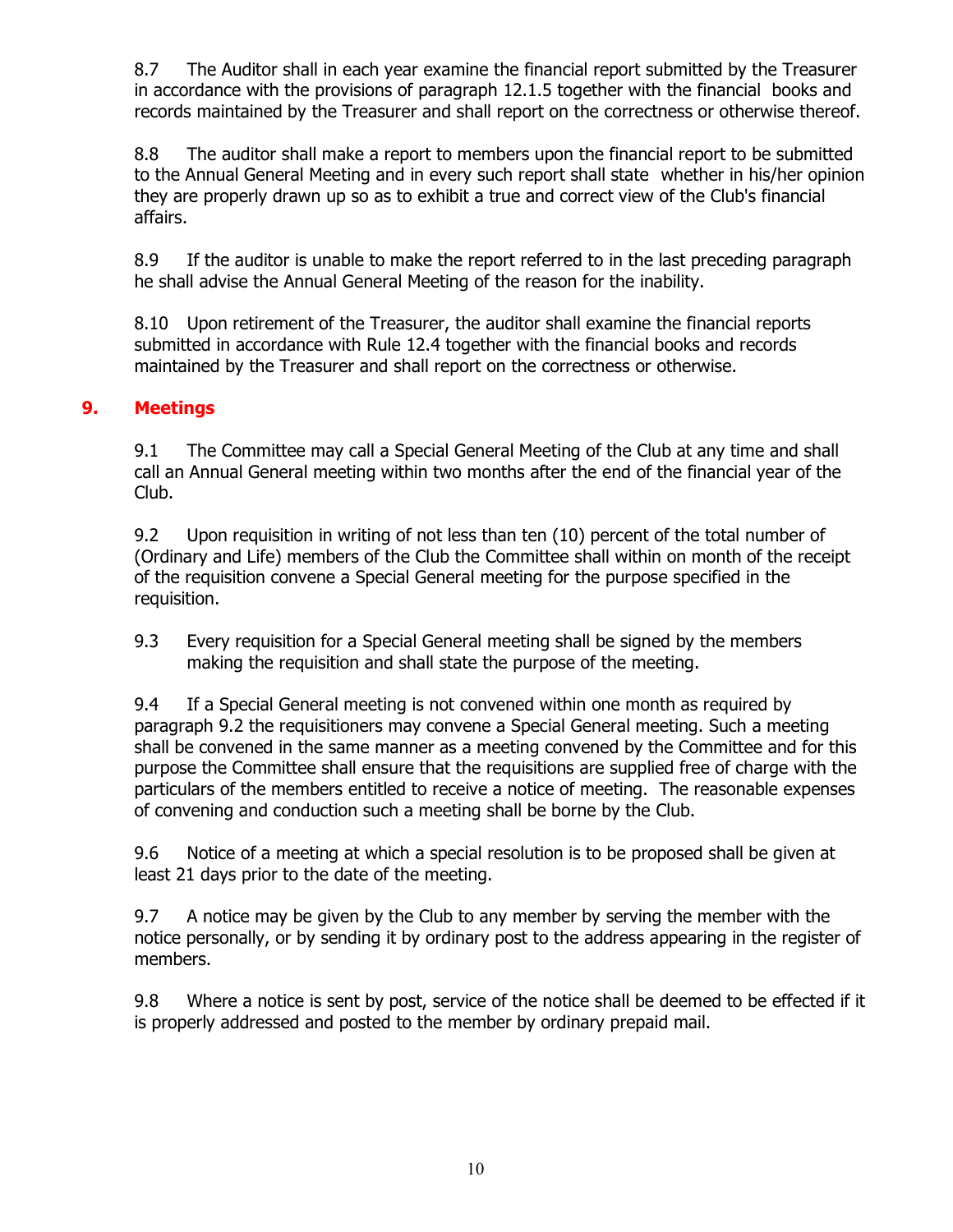## **10. Procedure at meetings**

10.1 The order of business at the **Annual General meeting** shall be, unless otherwise determined at such meeting, as hereunder:

- 10.1.1 Roll call of persons attending;
- 10.1.2 President's opening address;
- 10.1.3 Apologies;
- 10.1.4 Minutes of previous Annual General meeting;
- 10.1.5 Business arising;
- 10.1.6 Presentation of Presidents report;
- 10.1.7 Presentation of Treasurer's and Auditor's report;
- 10.1.8 Notices of motion;
- 10.1.9 General Business;
- 10.1.10 Election of Returning Officer;
- 10.1.11 Election of Committee if required;
- 10.1.12 Election of Patron, Vice Patron if required;
- 10.1.13 Election of Auditor:

10.2 Thirty [30] of those members entitled to vote on any issue at an Annual General Meeting shall form a Quorum.

10.3 If within thirty minutes after the time appointed for the meeting a quorum of members is not present, a meeting convened upon the requisition of members shall lapse. In any other case, the meeting shall stand adjourned to the same day in the next week at the same time and place and if at such adjourned meeting a quorum is not present within thirty minutes of the time appointed for the meeting the members shall form a quorum.

10.4 The President or in his absence, the Vice President shall act as Chairman at any General meeting or in the absence of both the President and Vice President, a Committee member elected by the Committee members present at the meeting shall act as Chairman provided that should such Chairman not be present within five minutes after the time appointed for holding the meeting, the members present may elect one of their number to be Chairman.

10.5 The Chairman may with the consent of any meeting at which a quorum is present and shall if so directed by the meeting adjourn the meeting from time to time and from place to place, but no business shall be transacted at any adjourned meeting other that the business left unfinished at the meeting from which the adjournment took place.

10.6 When a meeting is adjourned for thirty days or more, notice of the adjourned meeting shall be given as if that meeting were an original meeting of members.

10.7 At any General meeting, a resolution put to a vote shall be decided on a show of hands or by a secret ballot if demanded by the Chairman of the meeting or by five or more members present personally and a declaration by the Chairman of the meeting that a resolution has been carried or lost shall, unless a poll is demanded, be conclusive evidence of the fact, without proof of the number or proportion of the votes recorded in favour of, or against, the resolution.

10.8 If a poll is demanded by the Chairman of the meeting or by five or more members present personally it shall be taken in such manner as the Chairman directs. The result of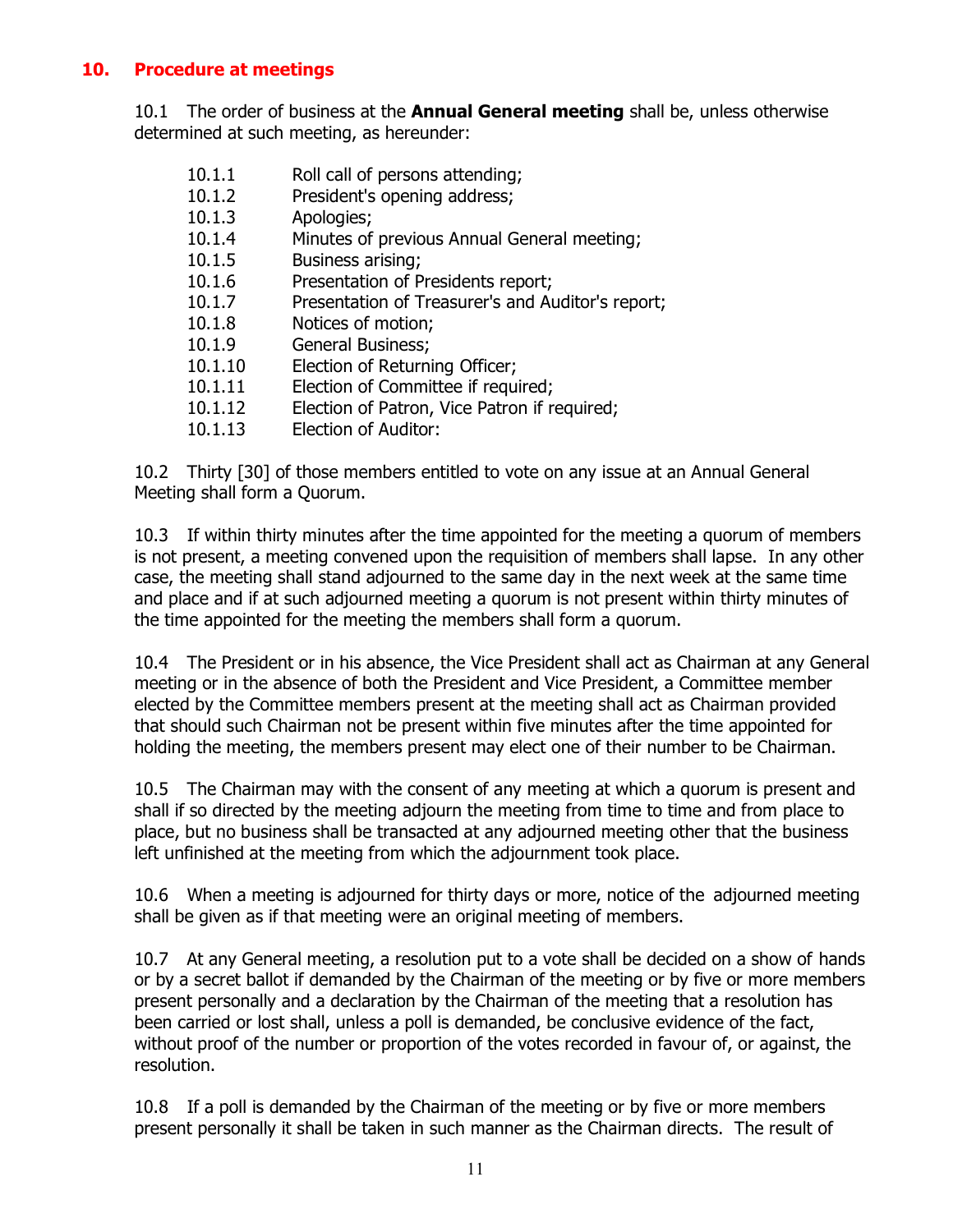such poll shall be the resolution of the meeting, except that in the case of special resolution a majority of not less than two thirds of the members who being entitled to do so, vote personally at the meeting, is required.

10.9 A poll demanded in accordance with sub paragraph 10.8 shall be taken at the meeting and without adjournment.

### **11. Minutes**

11.1 Proper minutes of all proceedings of Annual General meetings and of meetings of the Committee and any sub-Committee shall be entered within one month after the relevant meeting books kept for that purpose.

11.2 The minutes shall be tabled confirmed at the next meeting of the relevant Committee and shall be signed by;

11.2.1 the member who presided at the meeting at which the proceedings took place; or

11.2.2 the member presiding at the meeting at which the minutes are confirmed.

11.3 The minutes books shall be kept;

11.3.1 at the place where the Club is situated;

or

11.3.2 in the custody of the Secretary or a member of the Club so authorised by the Committee:

11.4 Where minutes have been entered into the minute book, confirmed and signed in accordance with paragraph 11.2 they shall until the contrary is proved be accepted that;

11.4.1 the meeting was convened and duly held;

11.4.2 the proceedings that are recorded as having occurred did occur during the meeting;

11.4.3 all appointments of officer or auditors made at a meeting were validly made: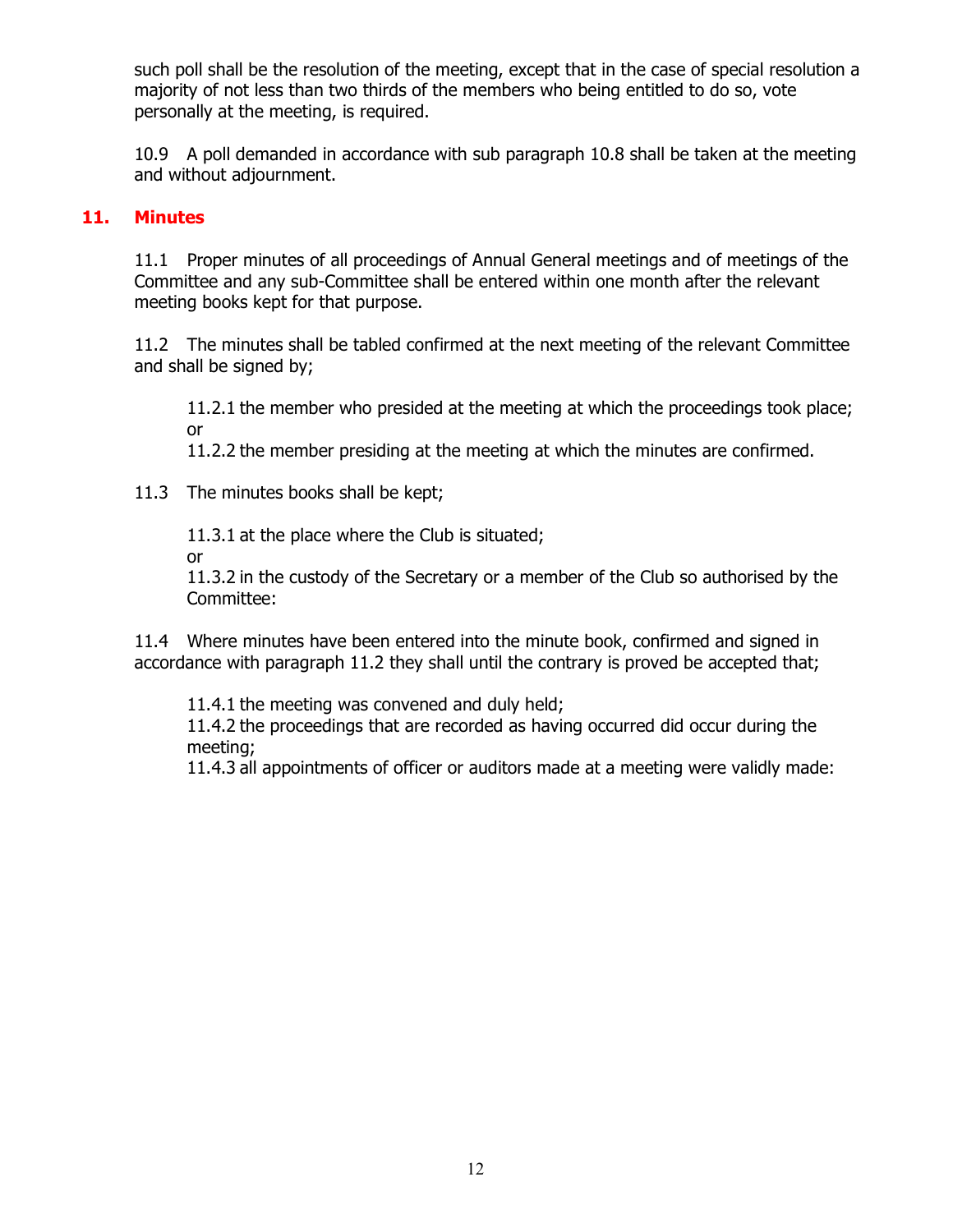## **12. Accounts**

- 12.1 The accounts of the Club shall be kept by the Treasurer who shall ensure;
	- 12.1.1 that all monies owing by the Club are duly and regularly paid;

12.1.2 that all monies owing to the Club are duly received;

12.1.3 that all monies received by the Club are regularly deposited in the Club's bank account;

12.1.4 that all receipts, vouchers and other documents are carefully filed and preserved for the auditor;

12.1.5 that as soon as practicable after the end of the financial year of the Club and in any event not later than 31st October in each year prepare a report of the activities of the Club for the previous financial year together with a Balance Sheet and Profit and Loss Account of the Club;

12.1.6 l lodge such returns as may be required by Statute:

12.2 The accounts shall;

12.2.1 be sufficient to record and explain the transactions of the Club and the inancial position of the Club and shall include;

12.2.1.1 a complete account of the income and expenditure of the Club; 12.2.1.2 the state of the funds of the Club including the actual and contingent liability:

12.2.2 be kept;

12.2.2.1 at the place where the Club is situated; or 12.2.2.2 in the custody of the Treasurer or a member of the Club so authorised by the Committee:

### 12.3

12.3.1 All monies of the Club shall be paid into the account of the Club at such bank as the Committee may from time to time direct and no monies shall be drawn from the Club's account except by without approval from two of the signatories to the Club's accounts. The signatories shall be any 2 from the Excecutive Committee 6.2.1:

12.3.2 The Committee may in addition operate Special Purpose Accounts and nominate the signatories to such accounts as it deems fit provided that the Treasurer shall be a signatory to any such Special Purpose Account:

12.4 Forthwith after the close of each financial year or upon resignation or retirement the Treasurer shall prepare and submit a Financial Report for the approval of the Committee.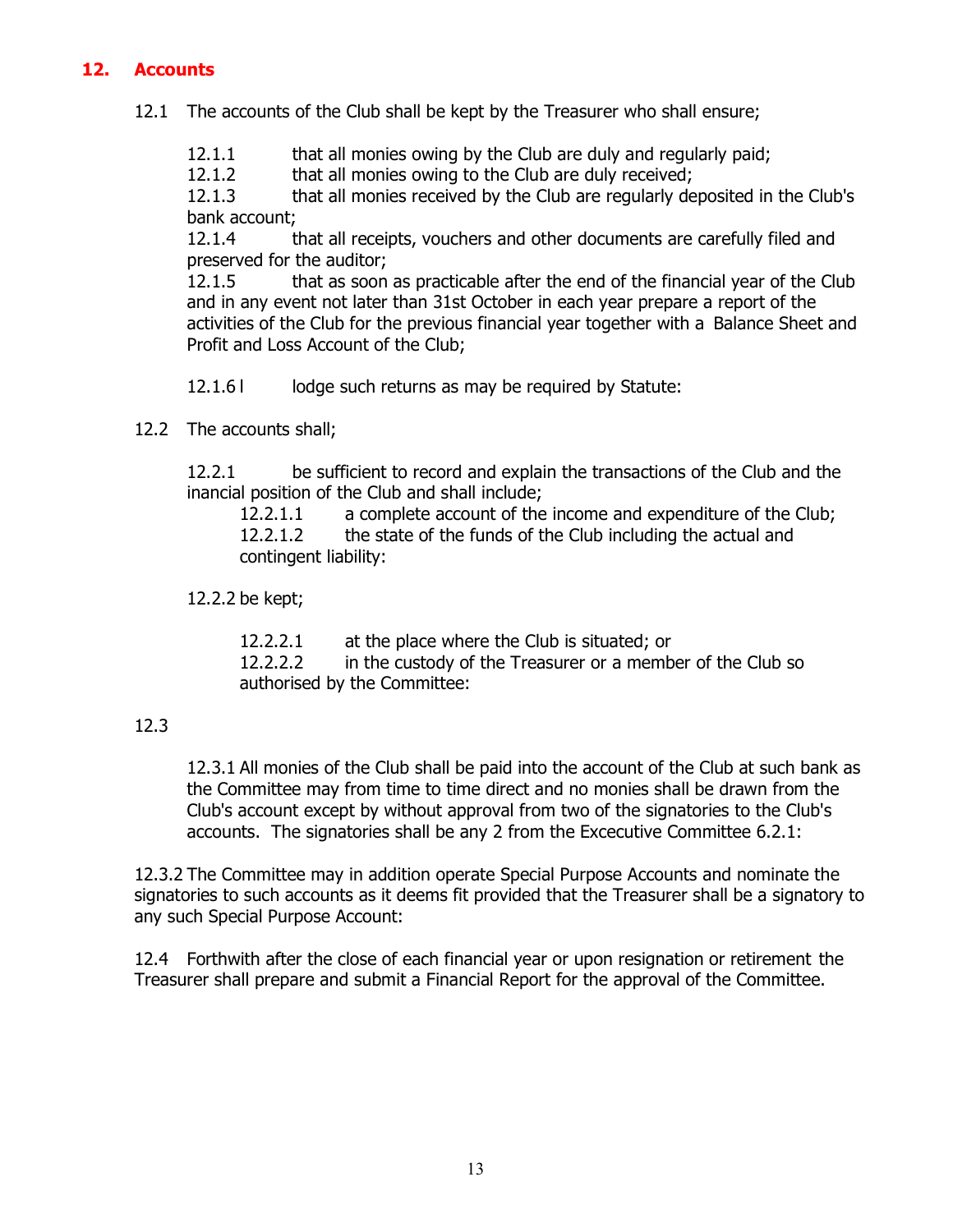#### **13. Amendments to the Constitution**

13.1 The Constitution of the Club shall not be amended otherwise than at the Annual General meeting or a Special General meeting and then only;

13.1.1 if at least 21 days written notice specifying the intention to propose the resolution has been given to all members of the Club; and 13.1.2 it is passed by a majority of not less than two thirds of those members present and entitled to vote.

#### **14. Winding Up**

The Club shall be wound up in the manner provided in the Association Incorporation Act 1985.

#### **15. Application of Surplus Assets**

If after the winding up of the Club there remain surplus assets as defined in the Associations Incorporation Act 1985 such surplus assets shall become the property of the Basketball Association to which the Club is affiliated.

#### **16. Patron**

A Patron and any number of Vice Patrons of the Club may be elected at the Annual General meeting.

#### **17. Appointment of Coaches**

17.1 The coaches of the teams of the Club shall be appointed and reviewed by the Committee on such terms and subject to such conditions as it deems appropriate.

17.2 The Senior Men's and Women's Coaches shall not be members of the Committee. If, at any time of their appointment, they are office bearers or members of the Committee, they shall be deemed to have resigned from the Committee by their acceptance of the coaching position.

17.3 The Senior Men's and Women's Coaches shall not be regarded as employees of the Club.

17.4 Honoraria to be paid to the Senior Men's and Women's Coaches shall be determined by the Committee.

#### **18. Honoraria**

The Club may pay an Honorarium to any member as fixed each year by resolution of the Club at the Annual General Meeting.

#### **19. Employees**

19.1 The Committee may appoint or employ and dismiss such persons as if from thime to time deems desirable to hold office;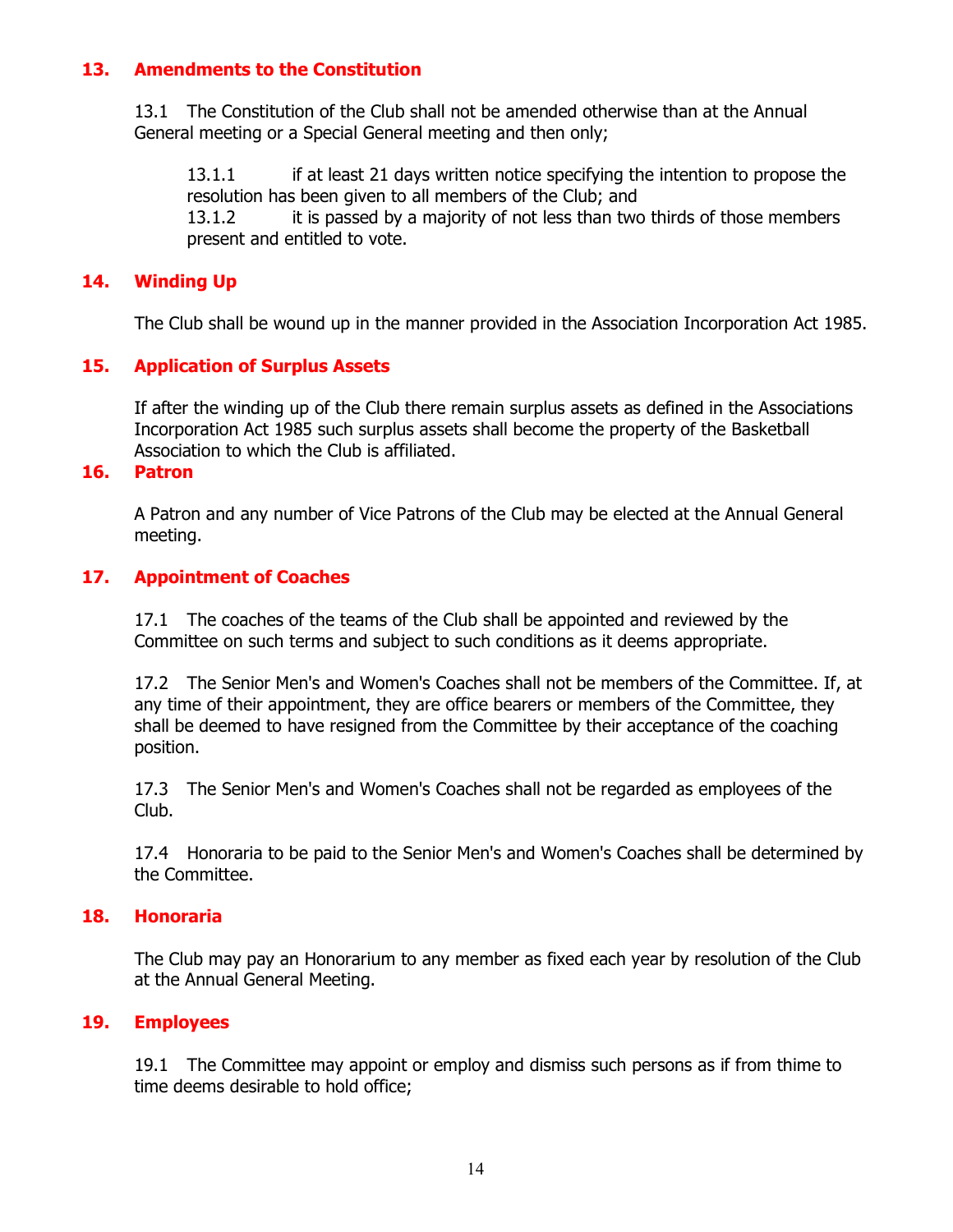19.2 No employee of the Club may be entitled to vote at any Annual General Meeting,Special Meeting or Committee Meeting;

19.3 Employees of the Club during the period of their employment shall not be liable to pay subscriptions;

19.4 During the period of their employment employees of the Club shall be regarded as financial members of the Club and entitled to the rights and privileges of membership save for Paragraph 19.2:

#### **20. Club Colours**

The colours of the Club shall be White, Blue and Red.

#### **21. Club Emblem**

The Club emblem shall be a panther and Club teams shall be known as South Adelaide Panthers. The Committee at its discretion may also incorporate a major Club sponsorin the Club's name.

#### **22. Playing Uniform**

The playing uniform shall be determined by the Committee from time to time.

#### **23. Players**

Only financial members of the Club shall play in any of the Club's teams.

#### **24. By-Laws**

The Committee has power to make by-laws in relation to the conduct of the Club.

## **25. Reciprocity**

The Committee may from time to time enter into arrangements or agreements on behalf f the Club with other bodies sharing like objects and purposes to those of the Club or the purpose of granting to the members of the Club and members of such other bodies reciprocal rights for the use and enjoyment of such other bodies, always provided hat such agreements must be in compliance with, and not in contravention of, the constitution and rules of the Basketball Association to which the Club is affiliated.

### **26. Club Licence**

In the event that the Club obtains a Liquor Licence pursuant to the Liquor Licensing Act 1997 as amended.

26.1 a visitor shall not be supplied with liquor in the Club premises unless in the company of a member who has entered the name of the visitor in a book kept for the purpose and signed opposite the name of the visitor, and